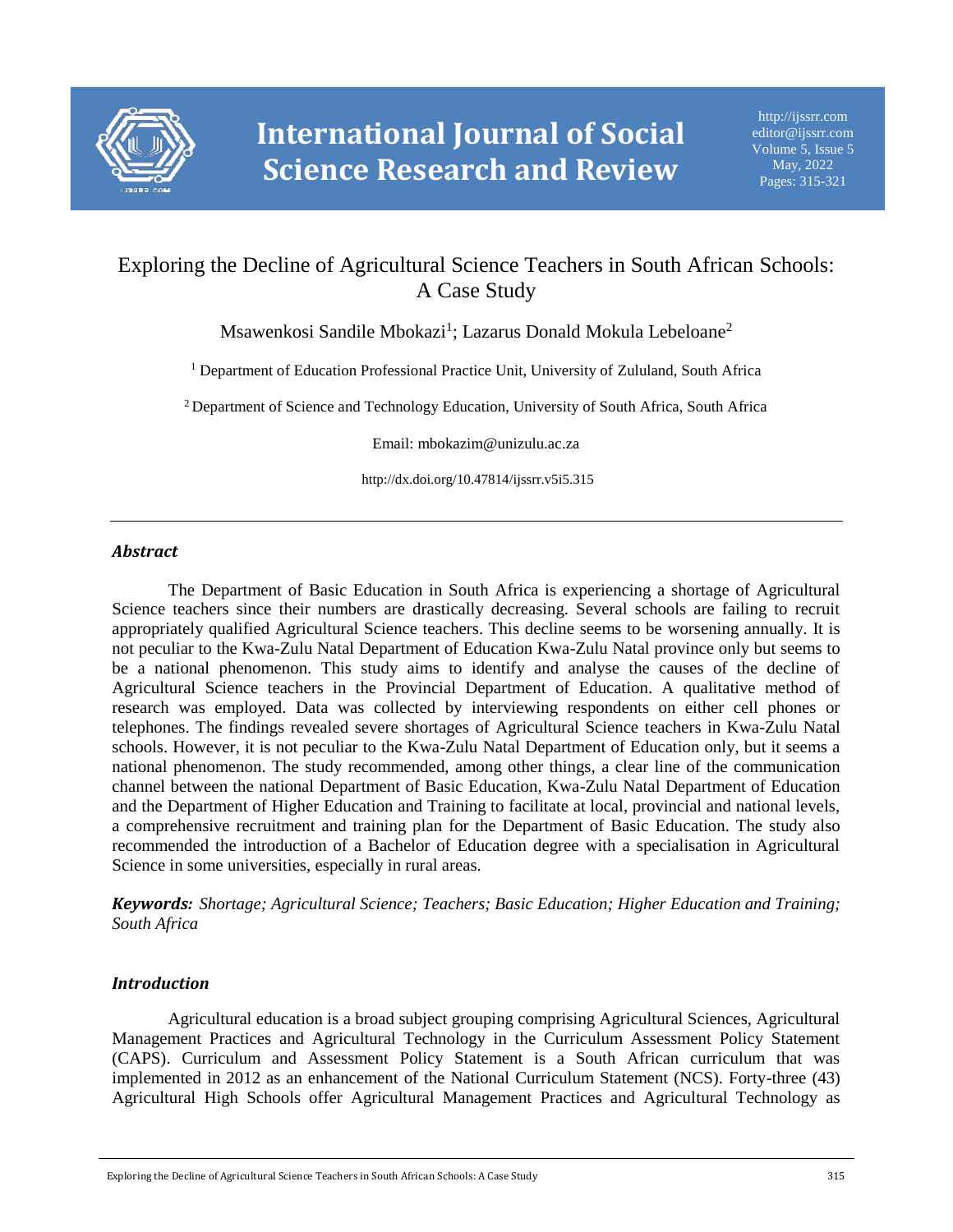

formal school subjects in South Africa. It is the school's responsibility and the Provincial Departments of Education to ensure that there are appropriate resources to offer Agriculture subjects. In comparison, Secondary schools offering Agricultural Sciences are plus or minus 2 500 Secondary Schools in South Africa. In the 2020 academic year, 96 155 candidates sat for Agricultural Sciences in the National Senior Certificate (NSC) Examination. In the same year, 3238 candidates wrote for the Agricultural Management Practices examination, and 1368 candidates sat for the Agricultural Technology examination. Of 96 155, only 69 916 (72.7 %) candidates sat for the Agricultural Science NSC examinations passed. On the other hand, 96.9 % of the 3238 learners who took the Agricultural Management Practices and 97 % of 1368 who took the Agricultural Technology examinations passed (DBE, 2020).

The provincial KwaZulu-Natal Department of Education in South Africa has an appropriately qualified Agricultural Science teachers shortage due to its annual decline. This decline seems to get worse every year. It is peculiar to the KwaZulu Natal Department of Education, but it also appears to be a national phenomenon. The demand for Agricultural Science teachers seemed to be much higher than what is available. García & Weiss (2019) confirmed this statement by stating that this shortage of teachers hurts learners and teachers and the education sector in general. Some schools in KwaZulu-Natal province are phasing out Agricultural Science because they could not attract teachers with Agricultural Science majors. Those who still offer it do not have appropriately qualified teachers to teach it. By suitably qualified teachers for Agricultural Science, we mean those who have a Bachelor of Education (B.Ed.) or Diploma or Postgraduate Certificate in Education (PGCE) with a specialisation in Agricultural Science. A qualification in this subject is fundamental since it equips the teacher with the relevant knowledge, methods, techniques, attributes and skills to guarantee the effective management of a learning area such as Agricultural Science (Bergenske, 2012; Mlangeni, Chibaya & Malinda, 2015). It also teaches the skills necessary for daily operations such as mathematics, science, technology, leadership, communication, and management. The lack of appropriately qualified Agricultural Science teachers continues to cause a decline in enrolment in this subject. For example, in 2016, 106,386 Agricultural Science candidates signed up for the National Senior Certificate exams. In 2017, 98,522 candidates wrote the exams. This number dropped further to 95,291 in 2018, decreased to 92,680 in 2019 and regained in 2021 to 98,522 (DBE 2020, DBE 2022). The following confirms Mbajiorgu, Oguttu, Maake, Heeralal, Ngoepe, Masafu1 & Kaino (2014), which states that the number of learners pursuing Agricultural Science as a subject at Further Education and Training (FET) Schools and other Agricultural Colleges throughout South Africa has been on the decrease post-apartheid. This study aimed to identify and analyse the causes of the decline of Agricultural Science teachers in the KwaZulu-Natal Department of Basic Education.

# **The Importance of Agricultural Science as a School Subject**

School subject choice influences students' career choices in post-school studies (Anders, Henderson, Moulton, & Sullivan, 2018). Dlamini (2017), in her research, found that some learners who studied Agricultural Science in their secondary schools were often inclined to enrol for post-school qualifications in Agricultural Sciences, which could provide them with opportunities to be self-employed upon completion. Agriculture in KwaZulu-Natal is one of the priority sectors. It is considered an essential element for economic growth, sustainable development and self-sufficiency (Department of Agriculture, 2005). Most communities in the province live on subsistence farming. Some are now becoming more commercialised, and this attempt alleviates poverty and unemployment in the province. Agricultural Science is a critical subject offered in all secondary schools to ensure that citizens are provided with the relevant knowledge and skills to enhance sustainable agricultural production. It is noteworthy that the Nigerian government introduced Agricultural Sciences subject into the general school curriculum at the secondary level as a compulsory subject (Badiru, Aluko & Adejumo, 2019). The plan was implemented to instil love in youths since the number of students who pursued agriculture at a secondary and a tertiary level was declining. Despite this laudable effort of the Nigerian government, previous studies denoted a further decline of youths' involvement in agricultural studies in higher education and reduced interest in Agricultural Sciences in secondary education. It also led to the shortage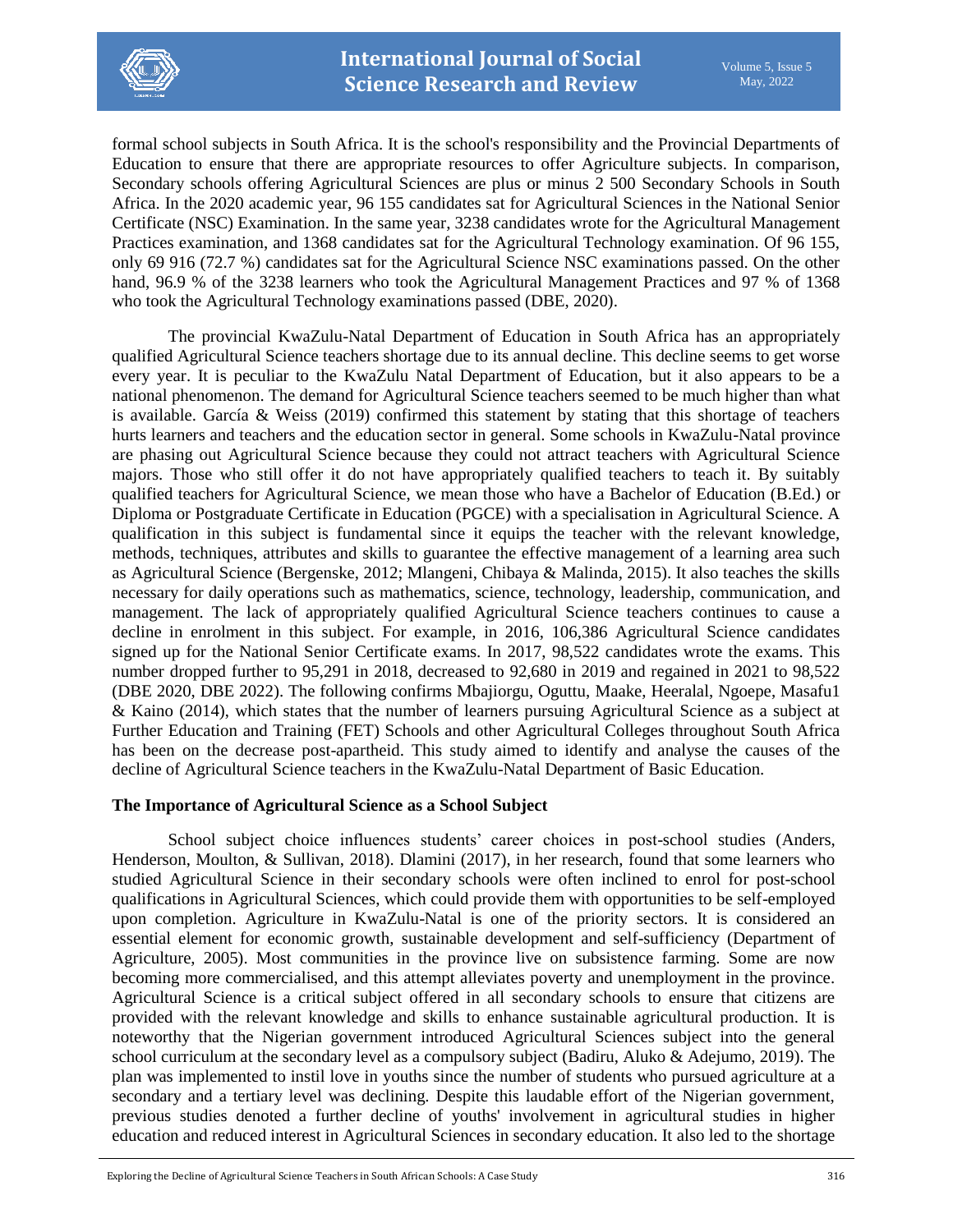

of teachers for Agricultural Sciences in Nigeria. Through knowledge and skills attained by teaching Agricultural Science in schools, learners will cascade them to their family members, boosting the stability of food security, household income, and a healthy lifestyle. Agriculture is one of the poverty alleviation programmes offered to youth in the province. For instance, the Department of Agriculture (2005) runs programmes such as 'one home one garden', 'one school one garden', and 'one church one garden' campaigns to alleviate poverty and improve healthy eating.

Agricultural Science is one of the school subjects that teach learners knowledge, skills and attitude that could be used to produce food in South Africa. Learners could use all three factors acquired collectively and respectively at school to earn a living, achieve food self-sustenance, and supplement their income in the workplace. It can enable them to be employed in the agriculture sector or even start their businesses and become entrepreneurs in agriculture (Dlamini 2017). They could, in that way, contribute towards the development of their respective communities.

#### **Causes of Teacher Decline**

Welch (2002) identified the causes of teacher shortage in South Africa as the government's inability to attract many young people to train for the teaching profession. Out of those who enrol at the university, some register for economic management sciences, mathematics education, science education, and few enrol for agriculture. However, very few universities offer teaching professions in agricultural sciences or subject didactics in agricultural sciences. One of the findings from a study conducted by the South African Council of Educators (2010) on teacher shortages was that teacher shortage emanates from attrition. The latter includes, among others, death, resignation and retirement. In this case, the decline of Agricultural Science teachers is more likely caused by two factors: a decline in teacher preparation/training and attrition. For example, when the teacher exits the system, either due to retirement, death or seeking green pastures, the department lacks the capacity for replacing such a teacher with appropriately qualified ones due to a shortage of teachers, especially teachers of scarce subjects. Sutcher, Darling-Hammond & Carver-Thomas (2016) aver that four main factors contribute to the teacher shortage across all fields of education, namely, a decline in teacher preparation, effort to reduce teacher ratios, increase in student enrolment and high teacher attrition. Mlangeni, Chibaya, Kaperemera, Kamundi, Malinda & Kapito (2015), in their study in Malawi, found that the shortage of Agricultural Sciences teachers is attributed to high agriculture teacher attrition rate, as more agriculture teachers leave for more lucrative jobs in NGO and private companies. As a result, they used either unqualified or underqualified teachers to teach Agricultural Sciences, and they were ineffective. In the United States, Solomonson (2017), in his thesis, found that the field of Agricultural Science Education has experienced a consistent teacher shortage in the past decades. Therefore, many schools struggle to fill their open vacancies. At the same time, some schools are forced to shut down Agricultural Science subject entirely due to inadequate staffing. The research also indicates teacher attrition as a major cause behind the teacher shortage.

#### **Challenges Associated with Shortages of Agricultural Science Teachers**

There are many challenges associated with the shortages of Agricultural Science teachers. For example, the shortfall of Agricultural Science teachers is a challenge that negatively impacts in addressing the skills shortage in agriculture, economic development, poverty alleviation, and achieving social redress in South Africa (Hammett 2008). Some learners do not enrol for Agricultural Science in schools, even if they wish to, just because it is not offered or there are no appropriately qualified teachers to teach the subject. Many secondary school learners and post-secondary school students prefer studying white-collar careers such as business management and undermining others, for instance, the teaching profession (Waithera 2013). That leads to a shortage of teachers, for example, teachers of Agricultural Science and other subjects. A lack of appropriately qualified Agricultural Science teachers impacts negatively learners' ability to learn (Ladd & Sorensen, 2017). The shortage of Agricultural Science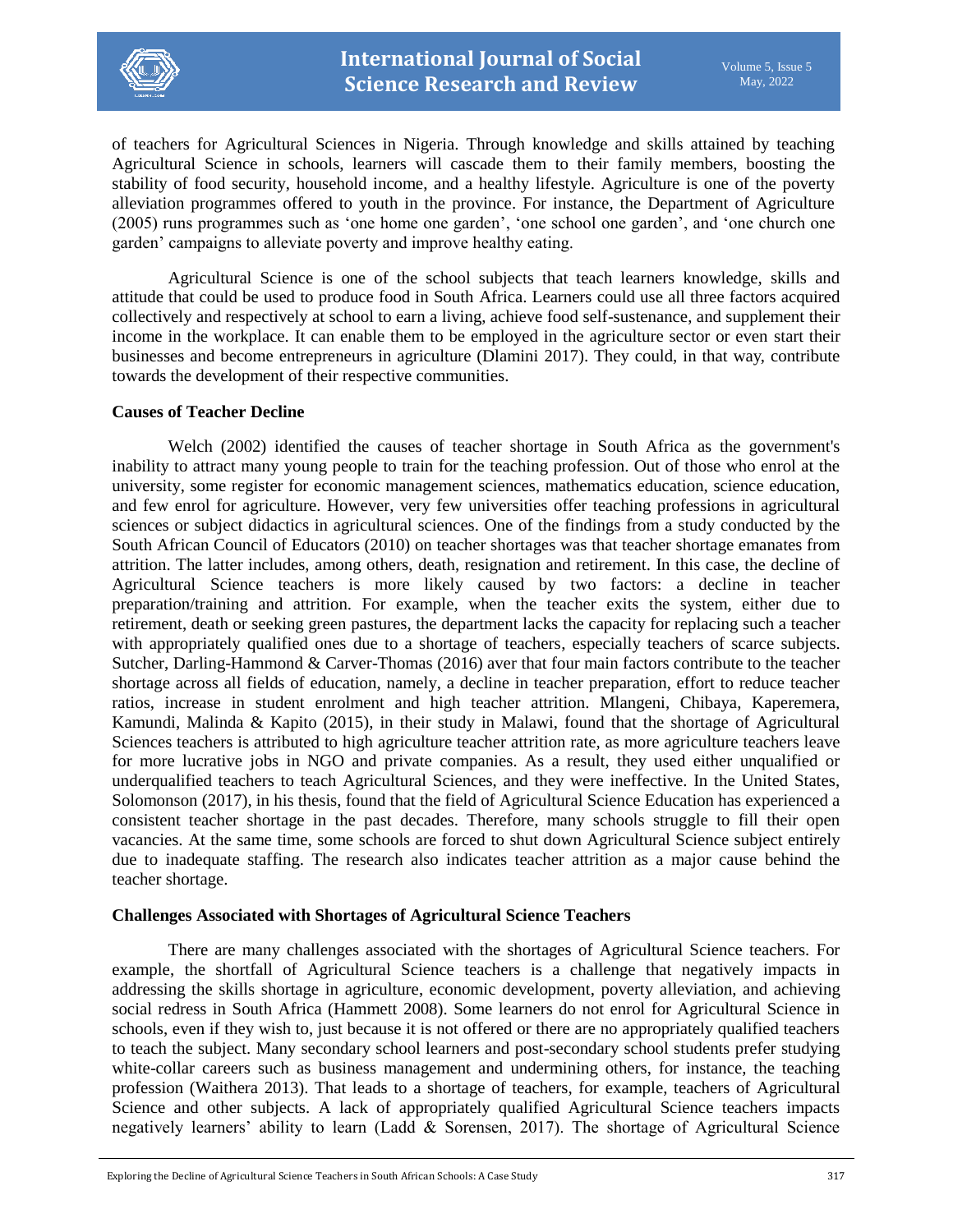

teachers in schools has led to many schools phasing it (Agricultural Science) out. In some instances, schools reduced the number of learners registered for Agricultural Science to avoid a high failure rate in the subject. Therefore, very few schools are now offering Agricultural Science, and the number of Agricultural Science learners is declining each year. This will eventually lead to a decline in the number of students pursuing Agriculture as a profession in higher education.

# *Method*

The study employed a qualitative method of research. It was a descriptive research design that focussed the researcher on collecting in-depth information about the shortage of Agricultural Science teachers in Kwa-Zulu Natal. A purposive sample of respondents (Cohen, Manion & Morrison, 2005), namely, four Subject Advisors, four Circuit Managers and ten Principals, were identified to respond to interview questions because of their relevant knowledge of the current subject teachers and staffing issues in schools generally. Semi-structured questions were set. There were follow-up questions in most interviews. Data was collected using either cell phones or telephones because the researchers mitigated the risks of spreading Covid-19. Their views were transcribed so that they could be analysed and interpreted.

### **Data Analysis and Interpretation**

The study employed Colaizzi's seven-step descriptive phenomenological method (1978), which takes a narrative approach to analyse and interpret data. The researchers started the process by reading the opinions of all respondents several times to familiarise themselves with them. They then identified a relevant phenomenon that arose and gave meaning to it. The researchers did that by reflexively trying to "bracket" their pre-suppositions by avoiding influencing data and thus stuck to the phenomenon objectively and as close as possible. They identified and clustered statements that were regarded as essential and relevant to the research into common themes and gave meaning to them (Colaizzi 1978; Morrow 2013; Morrow, Rodriguez & King 2014). They included demographic information, absence of school teaching programmes that focus on Agricultural Science in Kwa-Zulu Natal universities, shortage of Agricultural Science teachers in Kwa-Zulu Natal province, and failure of schools to recruit appropriately qualified agricultural science teachers in Kwa-Zulu Natal. The process of identifying, clustering, analysing and giving meaning to essential and relevant statements to the research was repeated to ensure that no critical information was omitted. After analysing and interpreting every theme, findings were made and discussed.

#### **Findings and Discussion**

It emerged from the participants' findings that there is a shortage of Agricultural Science teachers in schools in KwaZulu-Natal. Several reasons have been cited as the cause. The findings show that the Department of Higher Education and Training (DHET) does not appear to monitor whether some of the courses, modules and/or programmes offered by universities articulate with those offered in formal schools. For example, DHET does not appear to monitor and/or encourage universities to offer certain courses or modules such as Agricultural Science that should be taught formally in schools. DHET does not appear to know and provide the programmes and/or modules that schools need. The Department of Basic Education (DBE), which oversees teaching and learning of different subjects in schools, does not seem to state its needs from the DHET openly. Both DBE and DHET do not seem to "work together" and complement each other. The closure of Teacher Training Colleges and taking over the role of training student teachers to become qualified teachers by universities led to the discontinuation and exclusion of some subjects such as Agricultural Science offered in the former Colleges of Education. Some former Teacher Training Colleges in KwaZulu-Natal used to train student teachers to teach Agricultural Science in schools once they completed the qualification. On the other hand, no single university in KZN is training student teachers to teach Agricultural Science when they complete the teaching programme. This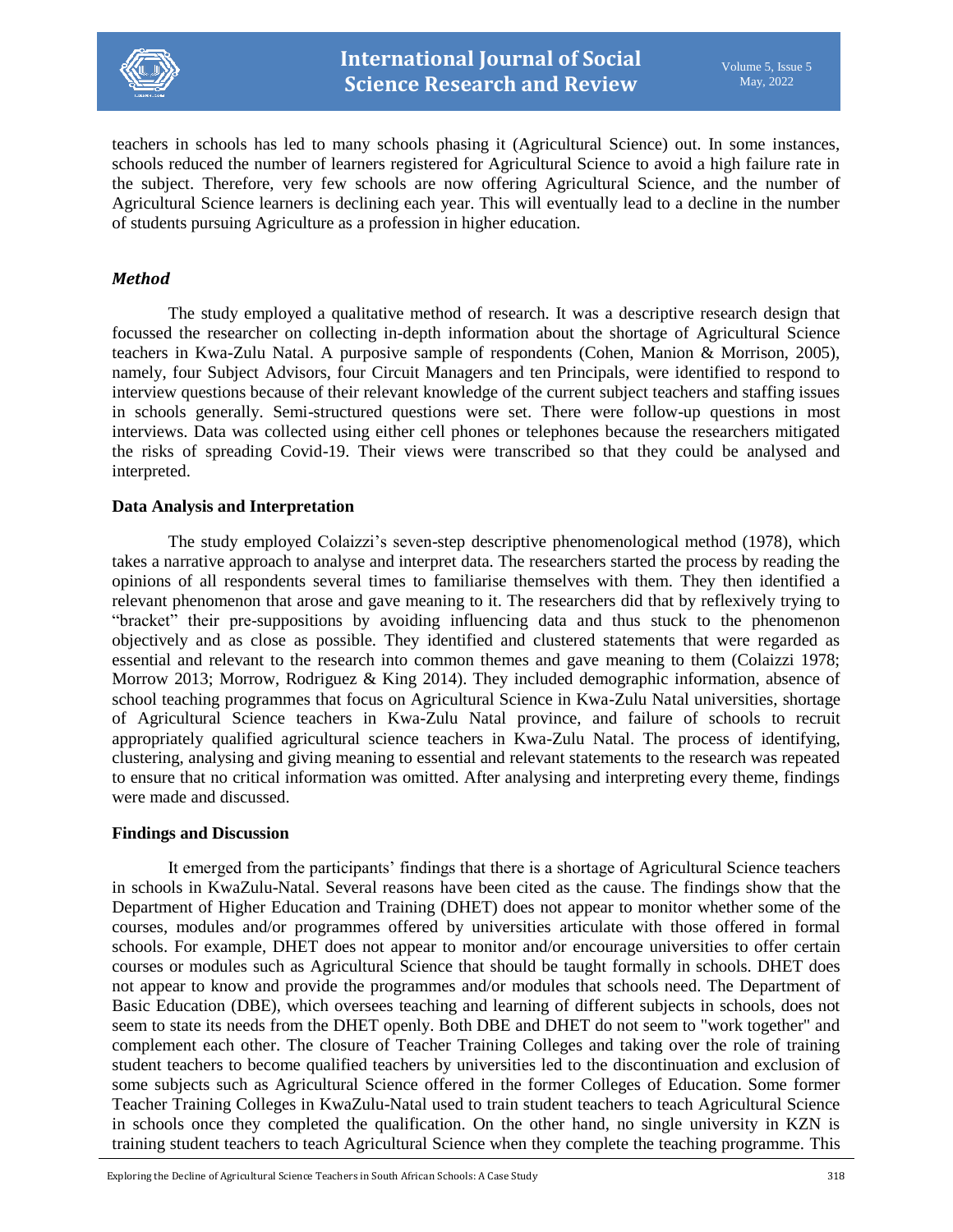

means that no university offers a certificate, diploma, or degree programme in Agricultural Science, let alone a similar degree offering an Agricultural Science module at KZN. No university offers a Post Graduate Certificate in Education (PGCE) or Post Graduate Diploma in Education (PGDE) focused on Agricultural Science in schools. It also emerged that the shortage of Agricultural Science teachers was a provincial problem and a national problem. Across the country, there is a shortage of universities offering Agricultural Sciences Education. Agricultural Science teachers were last trained when Colleges of Teacher Training were still operating in South Africa. Therefore, the dearth of Agricultural Science teachers is a nationwide problem.

The absence of a Certificate, Diploma, Bachelor's or Degree in Agricultural Sciences and or the inclusion of an Agricultural Science module in the student-teacher programme at the university exacerbates the shortage of Agricultural Science teachers at the KwaZulu-Natal schools. Schools offering Agricultural Sciences in KwaZulu-Natal struggle to recruit appropriately qualified teachers in the subject (Agricultural Sciences). The findings also revealed that students who have completed a Bachelor of Agriculture degree do not appear to be appropriately qualified to teach Agricultural Science because they have graduated in one of the Agricultural Science streams; for example, they were trained in either animal studies, agronomy or agricultural economics. On the other hand, Agricultural Science covers a combination of different themes such as soil science, plant studies, animal studies, basic agricultural chemistry, agricultural economics, basic genetics and biological concepts, agroecology and sustainable use of natural resources. It also emerged that most of the teachers recruited are often able to teach specific aspects of the Agricultural Science with which they are familiar. The findings also revealed that some of these teachers may not have studied Agricultural Science at the high school level because it is not a prerequisite to enrol for a Bachelor of Science in Agriculture. Therefore, these teachers lack content knowledge in Agricultural Science. This adds to the learners' higher failure rate in Agricultural Science because the teacher does not have sufficient knowledge to teach Agricultural Science.

#### **Limitations and Suggestions for Future Studies**

The current study focused on secondary schools in KwaZulu-Natal province. The shortage of Agricultural Science teachers appears to be a national problem. A similar study focusing on secondary schools conducted in South Africa could yield better results and scale the problem much better to the national DBE and DHET. As a result, future research should focus on the national deficit of Agricultural Science.

# *Conclusions*

The study revealed that there is a severe shortage of agricultural science teachers. This stems from the fact that no university in the province of KwaZulu-Natal offers a Bachelor's Degree in Education with a specialisation in Agricultural Science.

Even the current serving Agricultural Science teachers are not appropriately qualified because they did not train as Agricultural Science teachers. They either obtained a Diploma in Agriculture or a Bachelor of Science in Agriculture and a Postgraduate Certificate in Education (PGCE). These qualifications do not make them appropriately qualified teachers because they lack basic content knowledge. They have specialised in a single stream, for instance, Animal Science, Agricultural Plant Studies, Agronomy or Agricultural Economics. They have not covered all themes in the Agricultural Science curriculum.

# *Recommendations*

Policymakers must make it mandatory for the Department of Basic Education and Higher Education to regularly meet to discuss their service needs and service standards. They must create clear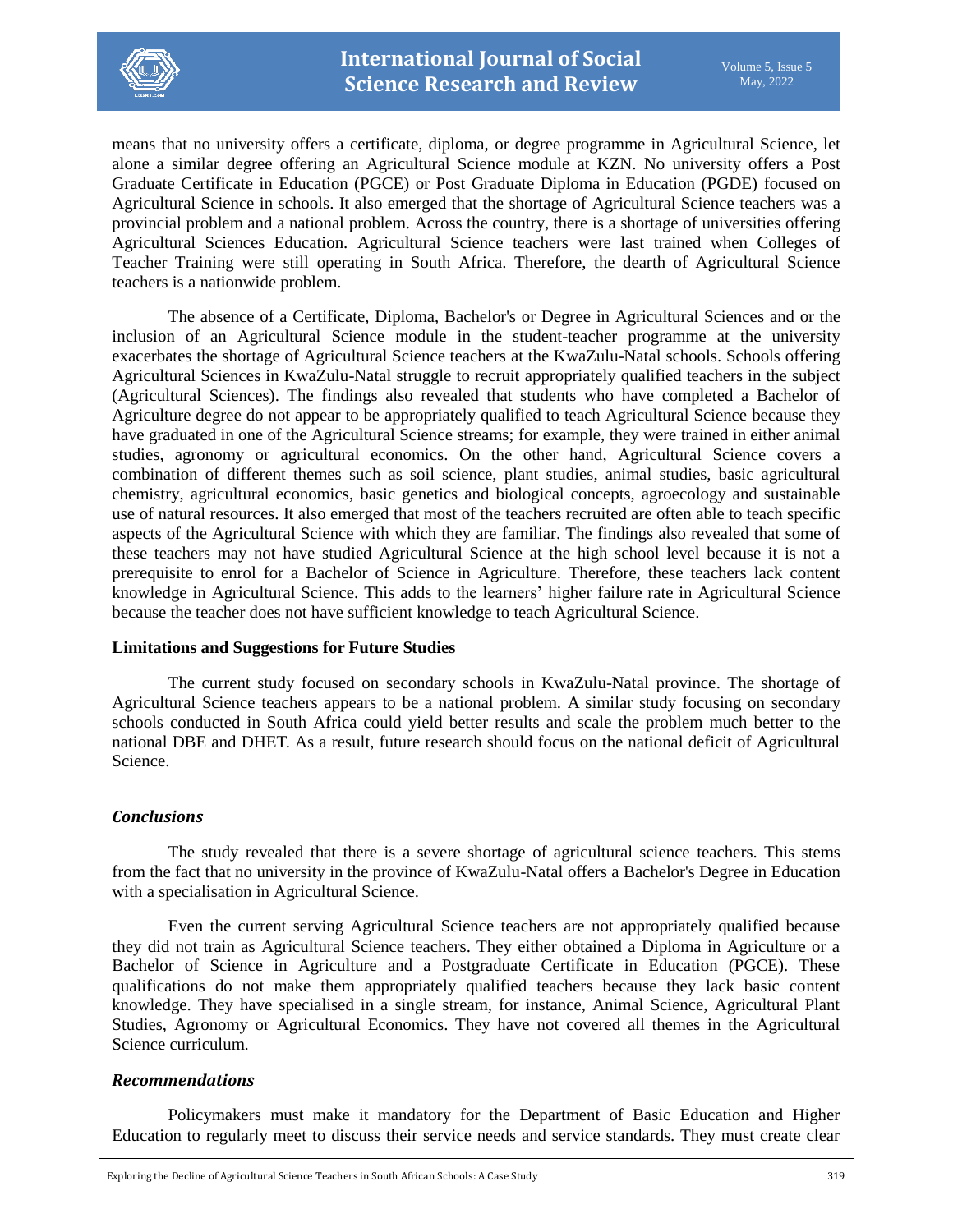

channels of communication between basic and higher education. The Department of Basic Education needs to state the service standards they require from universities and the kind of learners they need from schools. Universities are obliged to restructure their undergraduate teacher qualifications considering the Department of Basic Education's needs. The Department of Basic Education must create a database of all undergraduate teaching qualifications to ensure that all teaching subjects are catered for.

Furthermore, the DBE must also create a comprehensive training and recruitment plan for teachers short to long-term. In-service training of current teachers who possess a Postgraduate Certificate in Education (PGCE) and a degree or diploma in agriculture is pivotal to consolidating content knowledge. The inclusion of Agricultural Science as a primary subject or module in the Bachelor of Education degree is paramount.

#### *References*

- Anders, J., Henderson, M., Moulton, V., & Sullivan, A. (2018) The role of schools in explaining individuals' subject choices at age 14, *Oxford Review of Education*, 44(1) 75-93. DOI: 10.1080/03054985.2018.1409973.
- Badiru, I.O., Aluko, B & Adejumo, A.A. (2019). Teachers' Perception of the Effects of the New Education Curriculum on the Choice of Agriculture as a Career Among Secondary School Students in Oyo State, Journal of Agricultural & Food Information, 20:1, 86-95, DOI: [https://doi.org/10.1080/10496505.2018.1531008.](https://doi.org/10.1080/10496505.2018.1531008)
- Bergenske, L.D. (2012). Lesson study: implications of collaboration between education specialists and general education teachers- Masters of Arts thesis, Humboldt State University. Available on: [http://humboldt-dspace.calstate.edu/bitstream.](http://humboldt-dspace.calstate.edu/bitstream)
- Cohen, L., Manion, L., & Morrison, K. (2005). Research Methods in Education (5th ed). London and New York: Taylor and Francis Group.
- Colaizzi, P. (1978). Psychological research as a phenomenologist views it. In: Valle, R. S. & King, M. (1978). Existential Phenomenological Alternatives for Psychology. *Open University Press*: New York.
- Department of Agriculture, (DoA), (2005). Agricultural Education and Training (AET) strategy for agriculture and rural development in South Africa. Available from [https://www.nda.agric.za/doaDev/sideMenu/educationAndTraining/AET\\_%20executivesummary.pdf,](https://www.nda.agric.za/doaDev/sideMenu/educationAndTraining/AET_%20executivesummary.pdf) (Retrieved November 20 2021).
- Department Basic Education (DBE), (2020). *National Senior Certificate Examinations, 2020. School Subject Report.* South Africa: Government Print. [https://www.education.gov.za/Curriculum/NationalSeniorCertificate\(NSC\)Examinations](https://www.education.gov.za/Curriculum/NationalSeniorCertificate(NSC)Examinations.aspx) (accessed November 20 2021).
- Dlamini, N.F. (2017). Factors influencing the choice of Agriculture as a study discipline by undergraduates: A case study of a distance university's Agriculture Department. Unpublished Thesis, University of South Africa.
- Garcia, E., & Weiss, E. (2019). The teacher shortage is real, significant, growing, and worse than we thought: The first report in the perfect storm in the teacher labour market series. *Economic policy institute*.